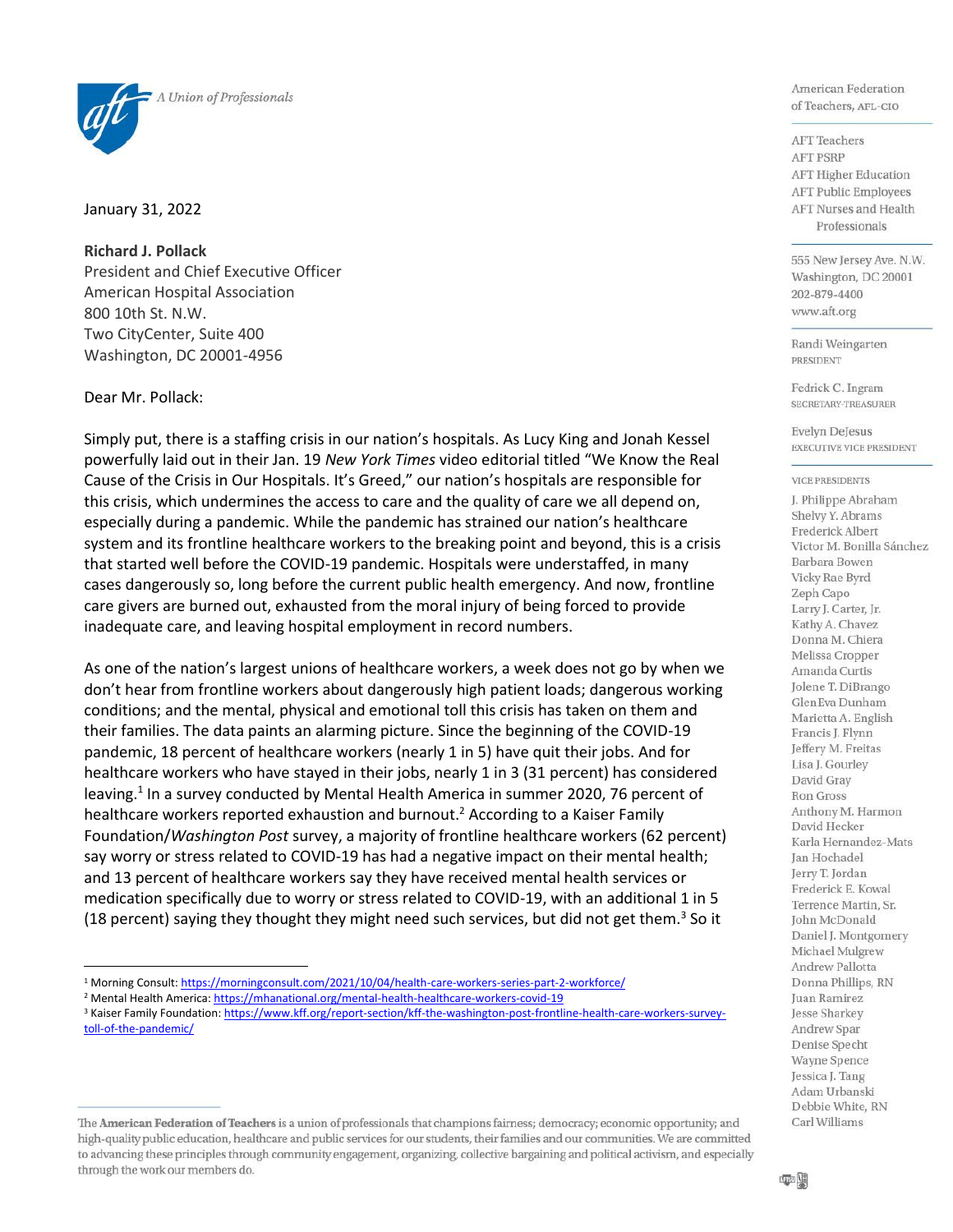should come as no surprise that healthcare workers are quitting; they are not just retiring early. Rather, we are hearing increasing reports of mid- and early-career health professionals, some still paying off their student loans, quitting their jobs because they simply cannot take it any longer. They are not necessarily leaving the healthcare field, but they are definitely leaving their hospital jobs.

While the American Hospital Associations tries to dance around the cause of this crisis, there is no denying your own culpability in creating it. The revenue- and profit-driven, often callous, decision-making of hospitals put their economic bottom line ahead of patient care and the safety of their frontline healthcare workers, long before the current pandemic. Quite simply, your members have failed their most basic responsibility: providing a safe place for patients to receive care from healthcare professionals.

Early in the pandemic, hospitals' decisions to save money by not keeping sufficient stockpiles of personal protective equipment needlessly exposed frontline care givers to infections. As a result, 34 percent of healthcare workers employed in either hospitals or nursing homes said in the spring that at some point during the pandemic, their workplace ran out of PPE for its employees.<sup>4</sup> Sadly, 3,600 healthcare workers paid the ultimate price, tragically dying during this pandemic.<sup>5</sup> Yet hospitals opposed the Occupational Safety and Health Administration (OSHA) Healthcare Emergency Temporary Standard, which was enacted far too late, and then following its withdrawal, shamefully removed the limited protections that were put in place. And now an increasing number of hospitals are considering requiring their COVID-19-positive care givers to return to work before they are COVID-19-free, denying them the time to get healthy themselves before they care for others.

But the indifference of our nation's hospitals to the safety of their workforce started long before COVID-19. Hospitals have been one of most dangerous places to work in America. Shockingly, healthcare workers are five times more likely to experience workplace violence than other workers. In fact, in 2018, long before the COVID-19 pandemic, assaults on healthcare workers accounted for 73 percent of all nonfatal workplace violence.<sup>6</sup> And there is every reason to believe that these rates have only gotten worse during the pandemic. Yet, the American Hospital Association continues to oppose reasonable safety legislation such as Rep. Joe Courtney's Workplace Violence Prevention for Health Care and Social Service Workers Act, introduced long before the pandemic.

Patient loads before the pandemic undermined the quality of care. Oppressive patient loads during the pandemic have broken the nation's healthcare workforce. Data tells us that

<sup>4</sup> Kaiser Family Foundation: https://www.kff.org/report-section/kff-the-washington-post-frontline-health-care-workers-surveytoll-of-the-pandemic/

<sup>5</sup> Kaiser Health News: https://khn.org/news/as-coronavirus-spreads-widely-millions-of-older-americans-live-in-counties-withno-icu-beds/

<sup>6</sup> U.S. Bureau of Labor Statistics: https://www.bls.gov/iif/oshwc/cfoi/workplace-violence-healthcare-2018.htm